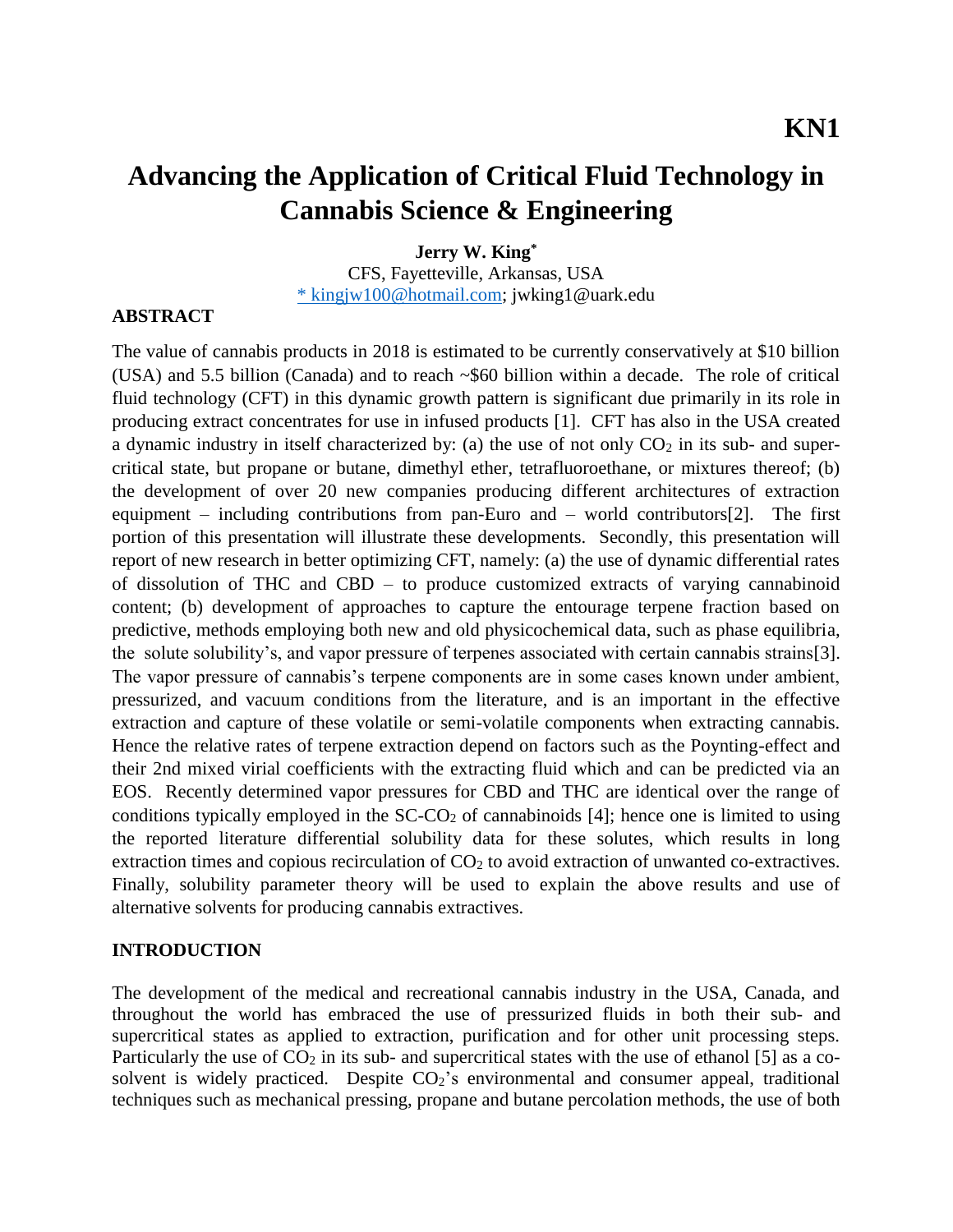ambient and sub-ambient ethanol still largely persist based on an array of traditional consumer product formats such as "shatter", "rosin", "kief", "crumble", "butter", "HBO", and "Charlotte's Web" [6]. Recently the use dimethyl ether and tetrafluoroethane as neat fluids or mixtures have also appeared.

It should be appreciated that this array of techniques is employed in the cannabis and hemp industry in the development of the above-derived products. Sub- and super-critical  $CO<sub>2</sub>$ extraction is primarily today used in the extraction mode of processing to produce "oils" that can contain up to ~40 % cannabinoid-based ingredients, although this is dependent of the type of cannabis matrix being extracted. Further enrichment of the active cannabinoid ingredients is achieved by using precipitation of contaminating material in such solvents as ethanol at subambient conditions, followed by vacuum distillation techniques such as thin-film and short path, and in the case of cannabidiol (CBD) – seed crystallization from a hydrocarbon-based solvent such as n-pentane.

An example of such a process is show in **Figure 1** as provided by the author's direction of a Capstone Senior Design II engineering team in the Department of Chemical Engineering at the University of Alberta to produce 99% crystalline CBD. Here a 40 % CBD-containing "oil", CO<sub>2</sub> - extracted is further treated with cold ethanol  $(-45^{\circ}C)$ , the liquid filtrate treated by vacuum distillation at  $180-200^{\circ}$ C, and the product from the vacuum distillation fed to a forced circulation crystallizer to produce crystalline CBD. Such scaled-up engineering design will be required to serve the cannabis industry commensurate with the anticipated large cannabis or hemp crop yields such as the Aurora Sky operation in Edmonton, Canada anticipated to yield 100,000 kilos of cannabis product in 2018. Hence extraction technology must be also scaled to meet this scale cannabis production.



**Figure 1, Flow schematic for the post-SFE enrichment of CBD after CO<sup>2</sup> extraction of hemp "flower".**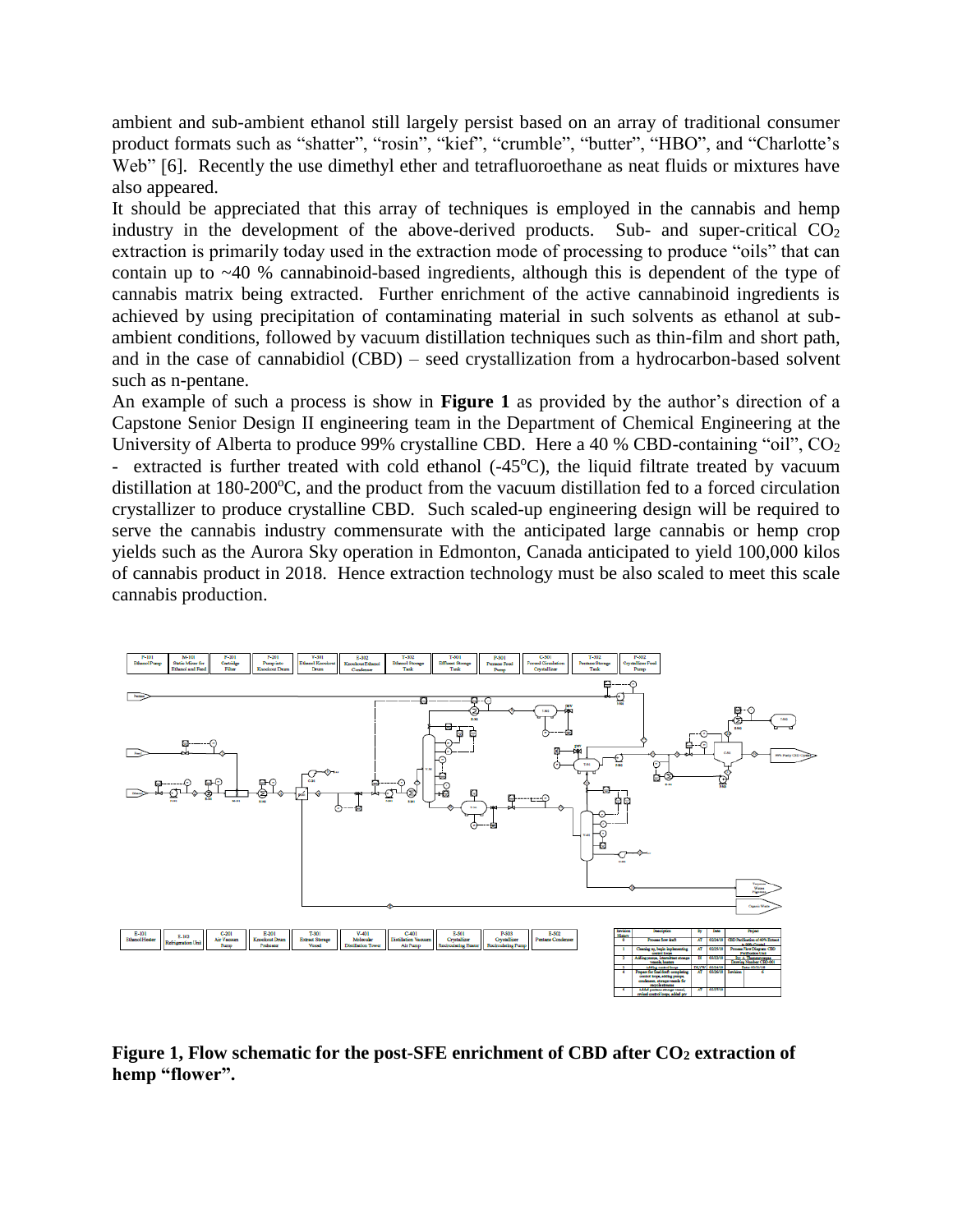## **MATERIALS AND METHODS**

The development of extraction equipment and plants to serve the cannabis and hemp industries has been dramatic over the past 4 years, particularly in the USA where well over 20 or more new companies and developed to serve the industry. This continues at a rapid pace with an emphasis on increasing both the speed of extraction, scale-up, automation, and the development of semi- to continuous systems. Aside from these primarily-based  $CO<sub>2</sub>$  extractors, advocacy continues for other modes of extraction, such as the sub-critical ethanol, the lower hydrocarbon fluids (propane and butane), specific fluorocarbons (ex. – tetrafluoro ethane), and dimethyl ether. In the USA, state-based regulations make closed loop mandatory even when using  $CO<sub>2</sub>$  as the extracting fluid.

## **Table 1. Companies producing CO2 – based extractors for the cannabis industry**

 $\lambda$ 

- Apeks
- Eden Labs
- Waters
- Stripper Cell
- Infinity Supercritical
- Paradigm Supercritical Innovation (PSI)
- Evolab PIC
- Clean Room Extracts (Applied Separations)
- Vitalis (CANADA)
- Advanced Extraction Systems (CANADA)
- Careddi (CHINA)
- Supercritical Fluid Technologies
- **MRX** Extractors
- Xact-xtract
- Kiinja Corporation
- Evolabs
- NuAxion Tech (INDIA)
- Thar Technologies
- Ocolabs
- Druk Engineering
- Separeco (ITALY)
- STEP X
- **Extraction Tek Solutions**
- Pure Extract (Bandit)
- Applied Extracts
- **Isolate Extraction Systems**
- ExtractLab
- Soma Labs





**Figure 2. Uniquely designed CO<sup>2</sup> extractors: (left) "cathedral or boat" extractor, (b) "washing machine" extractor**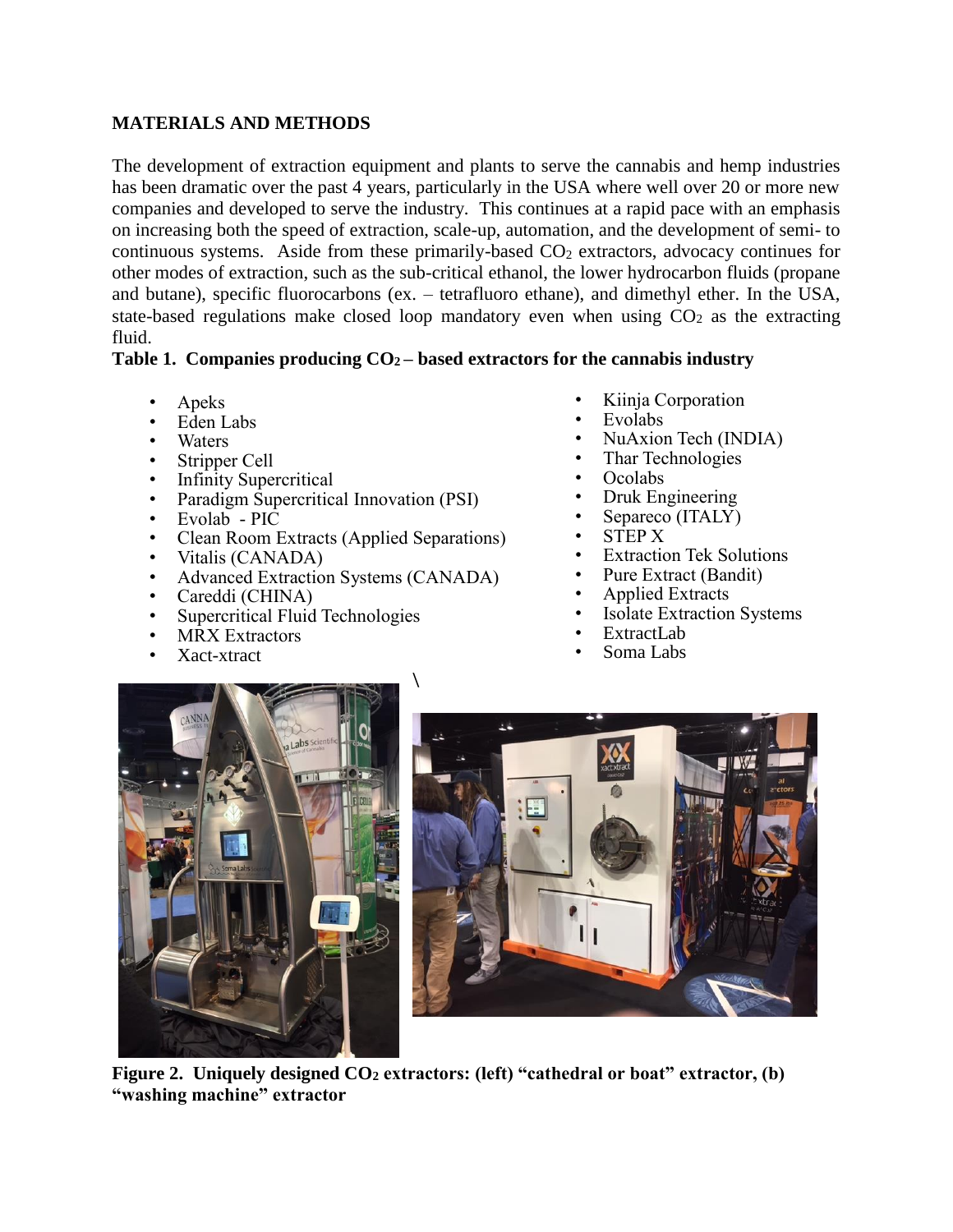The extraction equipment listed in **Table 1** and shown in **Figure 2** are largely designed for batch, semi-continuous operation at pressures of 200-350 bar and up to 2 X 50L vessel configurations. The commensurate capitalization costs to implement  $CO<sub>2</sub>$  extraction in the cannabis industry and their current limited production capacity makes alternatives such as liquified hydrocarbon fluids and ethanol competitive with sub- and supercritical  $CO<sub>2</sub>$  extraction, but the ability of SFE using CO<sup>2</sup> to control extract composition and, hence final extract product "appearance" in product formulation are not matched by these extraction methods. Carbon dioxide-based extraction avoids the inherent dangers of propane- or butane-extraction and copious co-extractives that must be removed when using ethanol as the primary extraction solvent. An example of the selectivity afforded using SC-CO<sub>2</sub> extraction is shown in **Figure 3** for the extraction of a nondecarboxylated cannabis. It can be seen that the cannabinoid composition nature of the extract varies over the time of the extraction which, when coupled with the co-extraction of noncannabinoid solutes, can produce different unique extracts with respect their appearance and taste. Alternatively, cannabis  $CO<sub>2</sub>$  extracts can be fractionated by using multiple separator vessels which allows for isolation of enriched fractions of cannabidiol and tetrahydrocannabinol (THC) and the terpenes associated with a strain of cannabis. Depending on the desired endproduct, either non- or fully-decarboxylated cannabis can be extracted.



**Figure 3. Variation in the cannabinoid composition during SC-CO<sup>2</sup> extraction of cannabis.**

The design and optimization of cannabis extraction has largely been empirical, in part, due to legal restrictions that have limited research in this field. In addition, the lack of requisite data particularly for cannabis constituents such as THC and CBD and their acidic analogues, as well as the associated terpene solutes, hinders the development of rationale extraction protocols. There is however associated data for terpene solutes which can be used in modeling their extraction from cannabis – particularly from studies on the extraction of essential oil terpene components. Examples of this can be found in the classic supercritical extraction literature, such as the excellent book by Stahl and co-workers [7], physicochemical data from the predictive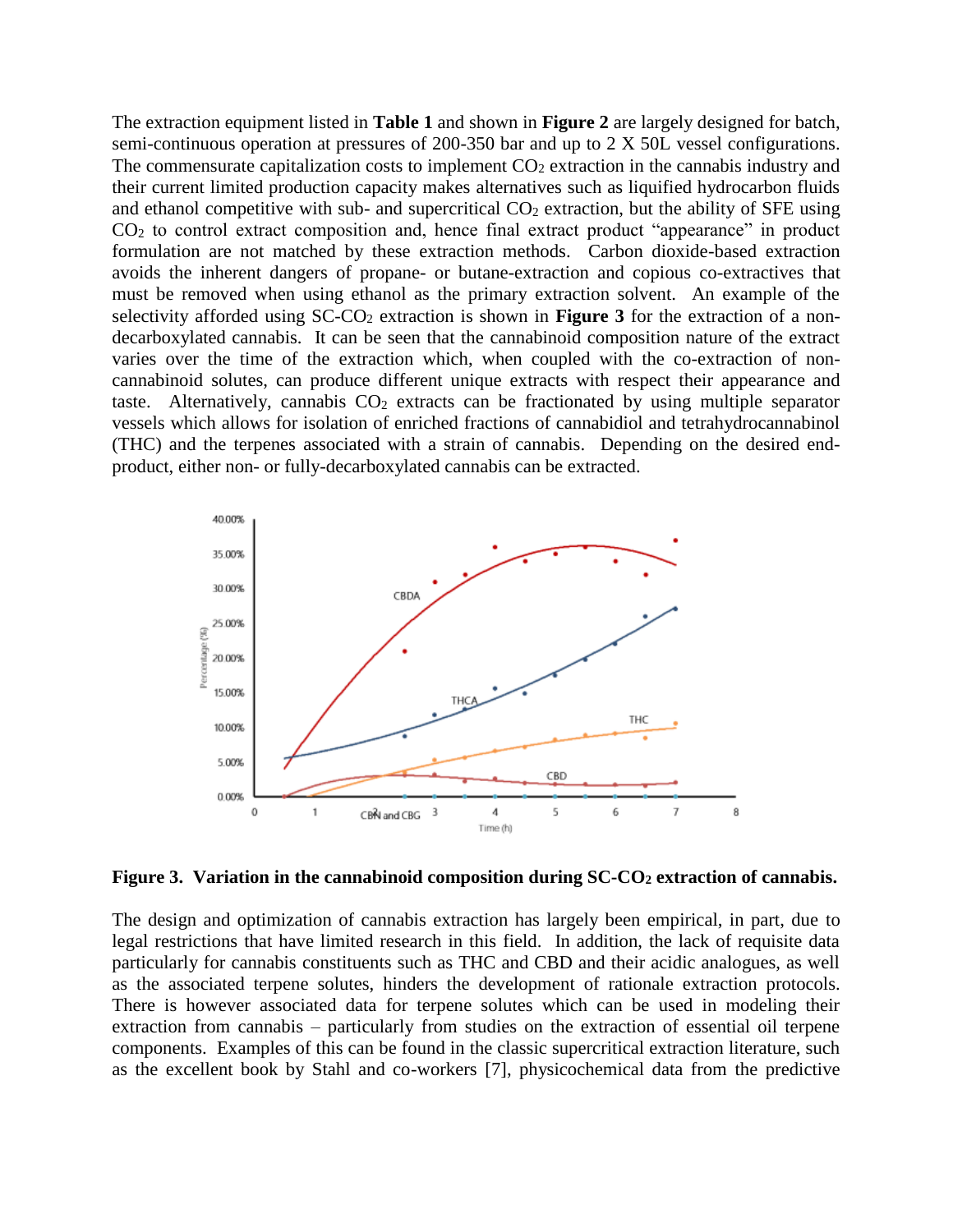methods of Martins et al [8], experimental results of De Mello, et al. [9], and older essential oil data [10].

We have also have also found solubility parameter theory to be of aid in selecting and optimizing processing conditions for cannabis, as well as beneficial in understanding the results obtained using various extraction solvents and methods. **Figure 4** shows in a columnar format for the relative solubility parameters for some of the major cannabinoid and terpene compounds found in cannabis in contrast to those for the solvents, sub- and super-critical  $CO<sub>2</sub>$  - and ethanol as a function of temperature. This tells us that under the stated extraction conditions being commonly used for  $CO<sub>2</sub>$  overlap with those for the terpenoid compounds but are compromised with respect to the major cannabinoid values. This means at best  $CO<sub>2</sub>$  provides a relative poor solubility for the cannabinoids relative to ethanol at the stated extraction conditions, while ethanol is a poorer solvent for removing-retaining the terpene fraction – which is what is found in extracting cannabis, as well as post-extraction processing. Typical conditions and the relevant solubility parameters for propane and butane when using them as percolation solvents show a significant overlap with the terpene components, but a more limited capacity to extraction a major amount of the cannabinoid components. However, it must be appreciated that the solubility parameters for unwanted compounds in the extract, such as the waxes and pigments [11] associated with the cannabis or hemp plant also overlap with those shown for the cannabinoids and terpenes, making further post-extraction purification necessary on the extracts.



**Figure 4. Relative solubility parameter values for cannabis compounds and the extraction solvents CO<sup>2</sup> and ethanol (EtOH) under specified extraction conditions.**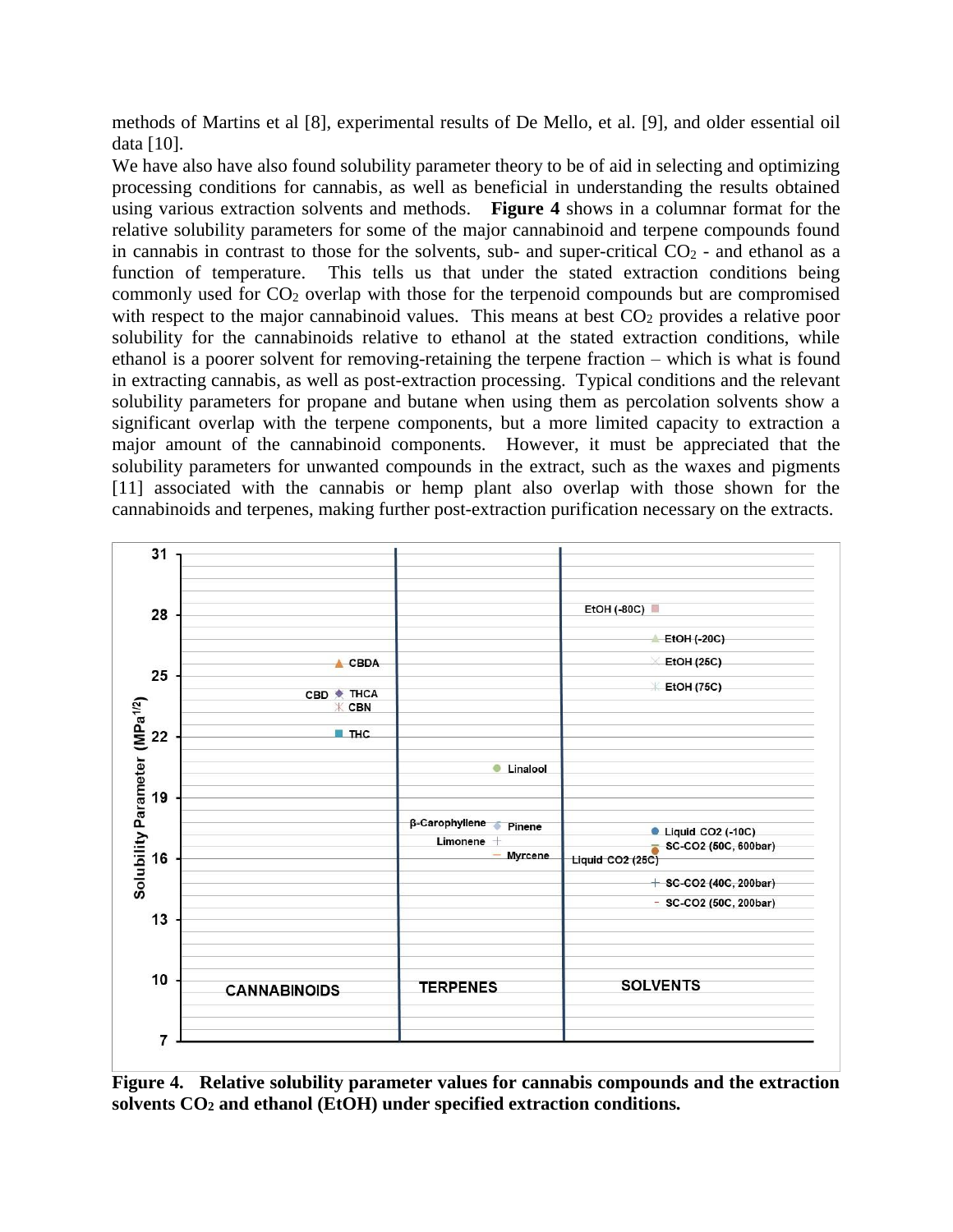## **RESULTS**

The solubility of cannabinoids in  $SC\text{-}CO<sub>2</sub>$  are low under the stated conditions as rationalized in the previous section as well as the experimental results of Perrotin-Brunel, et al. [12]. This can be improved by conducting  $CO<sub>2</sub>$  extractions at higher pressures, but unfortunately a high level of unwanted co-extractives will also be extracted from the cannabis and hemp matrix. Conversely, this is also true using ethanol (EtOH) as well as when using other solvents due to the complex chemical composition of the cannabis plant. This fact manifests itself in several other problems facing the cannabis industry, namely; (1) the removal or minimization of the THC content in the resultant extract, (2) retention of the terpene fraction during extraction and post-extraction processing, and (3) the extraction of unwanted contaminants (i.e., pesticides, fungicides) found in the cannabis feedstock.

Extract consistency when performing extractions and post extraction processing is important in terms of final cannabis product formulation. Aside from THC content of in the extract (0.3 wt. % THC according to regulations in the USA), the ability to produce a consistent cannabinoid and terpene profile content is critical to product formulators. The latter (terpene content) is largely being addressed by back-addition of expensive terpene compounds after extraction (based on the analysis of the original pre-extraction terpene profile) due to loss of the terpene components during the various processing steps. Erratic extraction results (for example an extract having a CBD/THC ratio of 22.6:1 vs. 20.8:1) requires the formulator to consistently adjust the stoichiometry of the final product composition due to specific regulatory labeling requirements Hence immediate access to cannabinoid "potency" analysis via HPLC or SFC is important to the extractor and formulator of the end product.

There is a need for additional physicochemical data in support of the extraction and purification processes for the cannabis industry and the anticipated scale-up of these processes. Aside from the previously mentioned data and studies in the literature, the following physicochemical data tabulated in **Table 1** would greatly aid toward putting the extraction and purification of cannabis constituents on a more-sound basis.

### **Table 1. Physicochemical data needed for cannabis constituent extraction and purification.**

Accurate Solute Boiling and Melting Points under Pressure or Vacuo Solute Liquid or Solid Density – Ambient and as a Function of P and T Solute Solubility Data in Various Solvent Media as a f (T) Critical Parameters for Solutes and Solvents  $(P, T, \rho)$ Vapor Pressure Data of Cannabinoid and Terpenes Solubility Parameters of Solutes and Solvents Equation-of-State for Individual Cannabis Components Effect of Co-Extractives on the Extraction of Cannabis Constituents

It should be noted that the recent studies of Lovestead and Bruno for forensic purposes [4], show that the vapor pressures for CBD and THC are almost identical for an extended range of temperature. This is not encouraging with respect to separating effectively the THC from CBD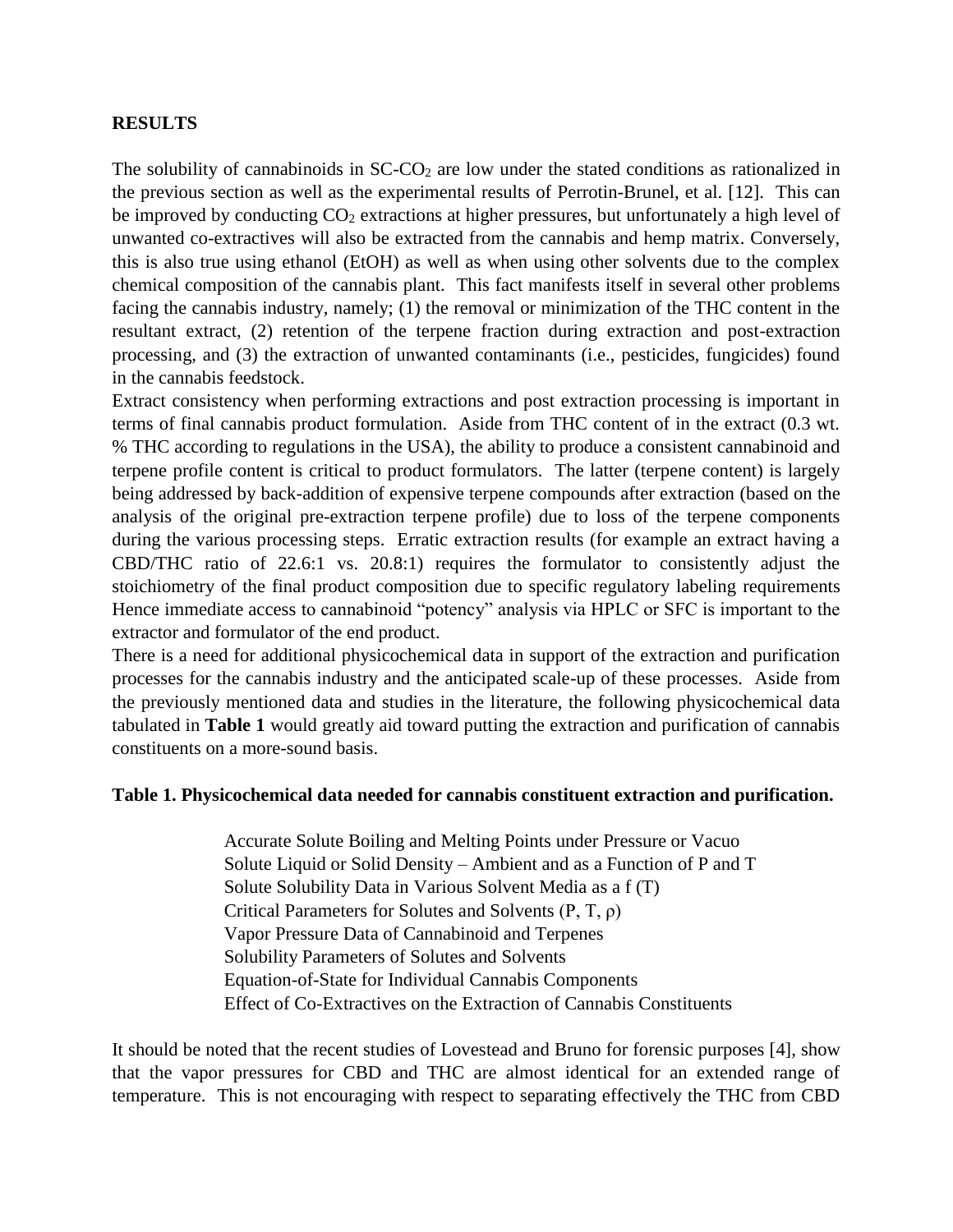found in cannabis extracts, but a further indication as to the role that solvent-based fractionation based on both pressure and temperature along with chromatographic-based purification methods may find an increasing role in resolving this problem and those associated with pesticidefungicide removal from extract concentrates. The above listed physicochemical data is also of importance to the final product formulator in the cannabis industry with respect to the array of products offered (tinctures, edibles, vape oils, encapsulates, sublingual sprays, patches, and topicals) as well as added incipient such as vegetable oils and cutting or dilution agents.

It should be appreciated that in the real-world cannabis-processing lab or production facility that several extraction methodologies may exist side-by-side. For example, it is not uncommon to find hydrocarbon-based extraction being utilized along with  $CO<sub>2</sub>$  – extraction, rosin pressing, and the use of ethanol for extraction and post-extraction purification schemes – all in the same facility. It should also be noted that government regulations from one state or province to another regarding the use of solvents impact on the choice of extraction methods and associated equipment. For example, some states in the USA do not allow the use of hydrocarbon solvents at all; the country-city of San Diego in the USA does not allow the use of butane or ethanol during processing, but allows  $CO<sub>2</sub>$  extraction.

#### **CONCLUSIONS**

There is a need for the extraction and processing of cannabis to be conducted on a more rationale basis than is currently being executed. Aside from the comments noted previously, there are several reasons for this. The cannabis and hemp processing communities are overall not aware of the "supercritical" fluid community in terms of what it can contribute to solving their processing problems. Aside from this lack of interaction, there are additional reasons for this. One is the lack of educational-based training; the major "cannabis" conferences tend to be "business" conferences as typified by the gigantic MJBiz Conference held annually in Las Vegas, NV-USA. There are probably over 25 conferences held annually in the USA and Canada on both a national and regional basis. In the USA, several professional societies have begun addressing the needs of the cannabis community with respect to interaction and education, e.g.: ACS, ASTM, AOAC, IFT. Especially noteworthy is the existence of the "Cannabis Chemistry" sub-division of the ACS. The efforts of Emerald Scientific Company are exemplary with respect to guidance in the area of the extraction of cannabis. In this regard, an interesting 6-part video series is available gratis at their website [13] (see in **Figure 5** below). In general universities and colleges and been slow and remiss to offer training relevant to the cannabis industry, impart due to existing regulations regarding legalized use of cannabis. However, with the anticipated "state" legalization of medical marijuana to occur in over 40 of the 50 states in the USA in 2018, Federal de-scheduling of the use of CBD from particularly hemp feedstocks is in progress.

#### **REFERENCES**

[1] KING, J.W. Solubility and Phase Equilibria for Optimizing the Processing of Cannabinoids and Terpenes in Cannabis and Hemp Extraction, 2017 AIChE Annual Meeting, Minneapolis, MN, October 30, 2017.